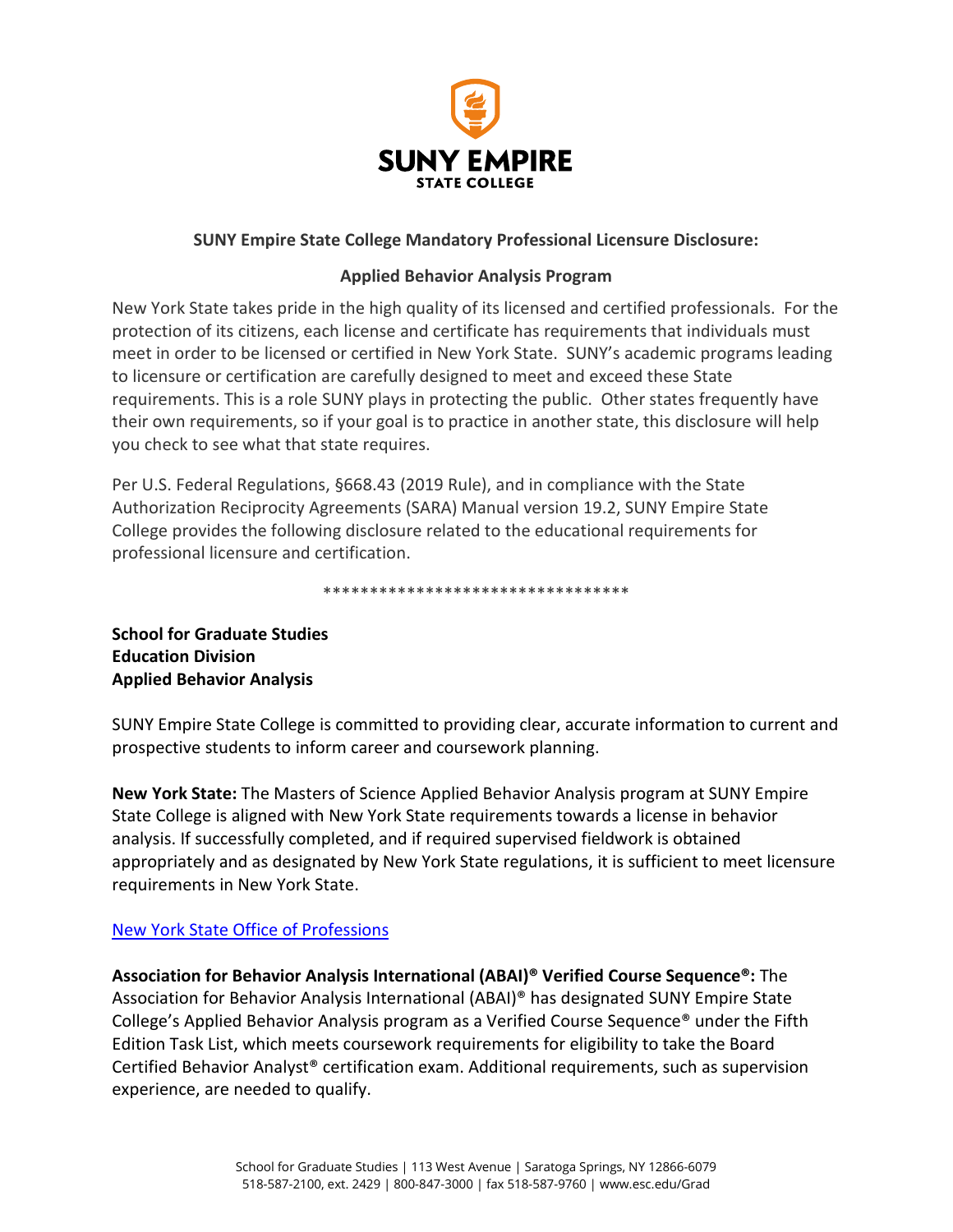We highly recommend students interested in the Board Certified Behavior Analyst® certification keep abreast of eligibility requirements.

[Association for Behavior Analysis International](https://www.abainternational.org/vcs/) [Behavior Analyst Certification Board](https://www.bacb.com/)

**Disclosure for students practice outside New York State:** After making all reasonable efforts, SUNY Empire State College, cannot determine whether its educational program curriculum for a Master of Science in Applied Behavior Analysis, if successfully completed, meets certification and licensure requirements in any of the other 49 states, the District of Columbia, or in U.S. territories.

SUNY Empire State College recommends that students living and/or practice outside New York investigate whether the New York State license in behavior analysis is applicable and/or recognized in the state in which they wish to practice. Please see below for helpful links and information by state and territory.

[Association of Professional Behavior Analysts](https://www.apbahome.net/general/recommended_links.asp) [U.S. Licensure of Behavior Analysts](https://www.bacb.com/u-s-licensure-of-behavior-analysts/) [Applied Behavior Analysis Edu](https://www.appliedbehavioranalysisedu.org/state-by-state-guide-to-aba-licensing/)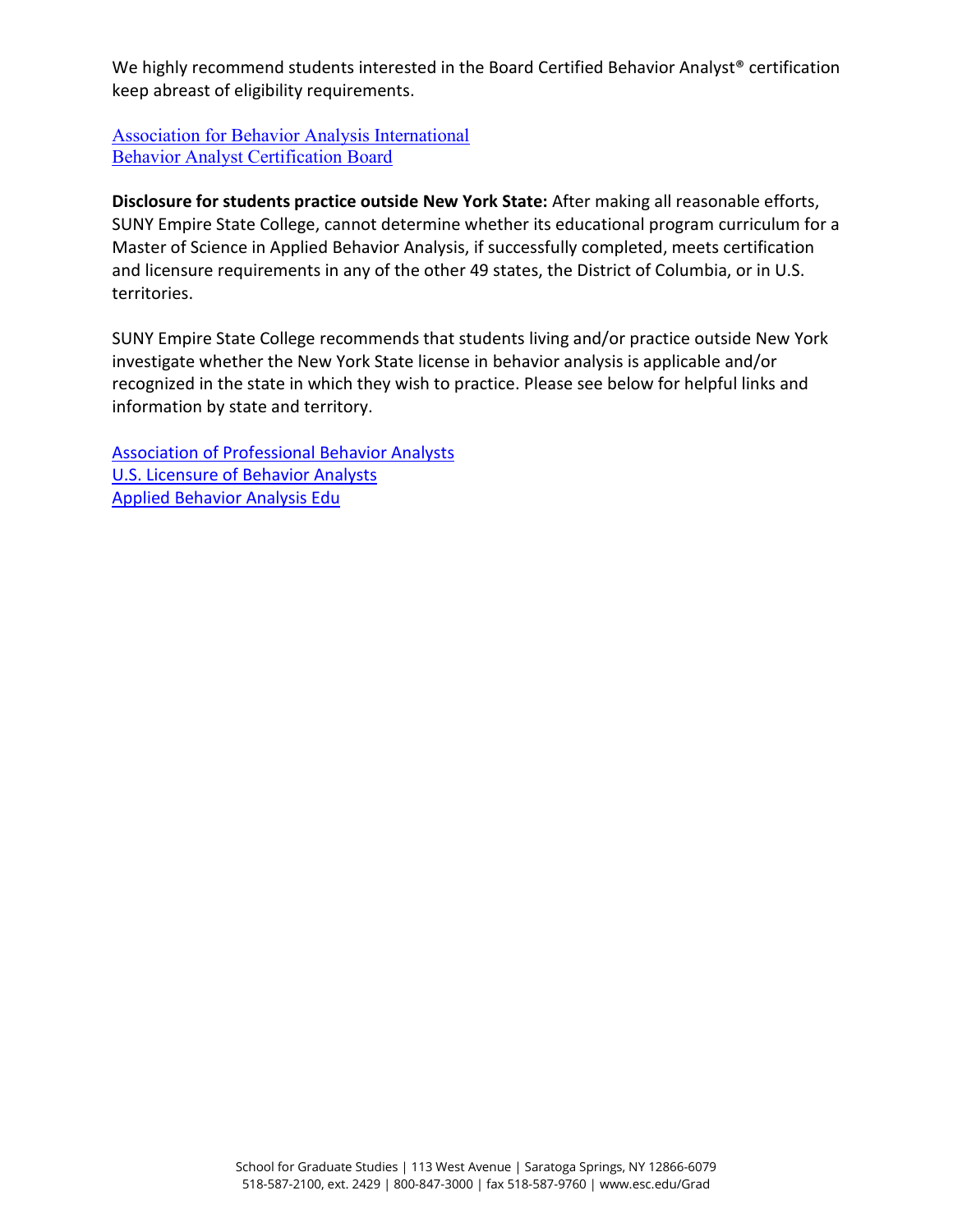Links regarding applied behavior analysis licensing information by state.

| <b>STATE</b>         | <b>LINKS</b>                     |
|----------------------|----------------------------------|
| Alabama              | Alabama.gov                      |
|                      |                                  |
| Alaska               | Alaska.gov                       |
| Arizona              | Arizona.gov                      |
| Arkansas             | Arkansas.gov                     |
| California           | Not applicable.                  |
| Colorado             | Colorado.gov                     |
| Connecticut          | Connecticut.gov                  |
| Delaware             | Not applicable.                  |
| District of Columbia | Not applicable.                  |
| Florida              | Not applicable.                  |
| Georgia              | Not applicable.                  |
| Hawaii               | Hawaii.gov                       |
| Idaho                | Not applicable.                  |
| Illinois             | Not applicable.                  |
| Indiana              | Indiana.gov                      |
| lowa                 | Not applicable.                  |
| Kansas               | Kansas.gov                       |
| Kentucky             | Kentucky.gov                     |
| Louisiana            | Louisiana Behavior Analyst Board |
| Maine                | Not applicable.                  |
| Maryland             | Maryland.gov                     |
| Massachusetts        | Massachusetts.gov                |
| Michigan             | Michigan.gov                     |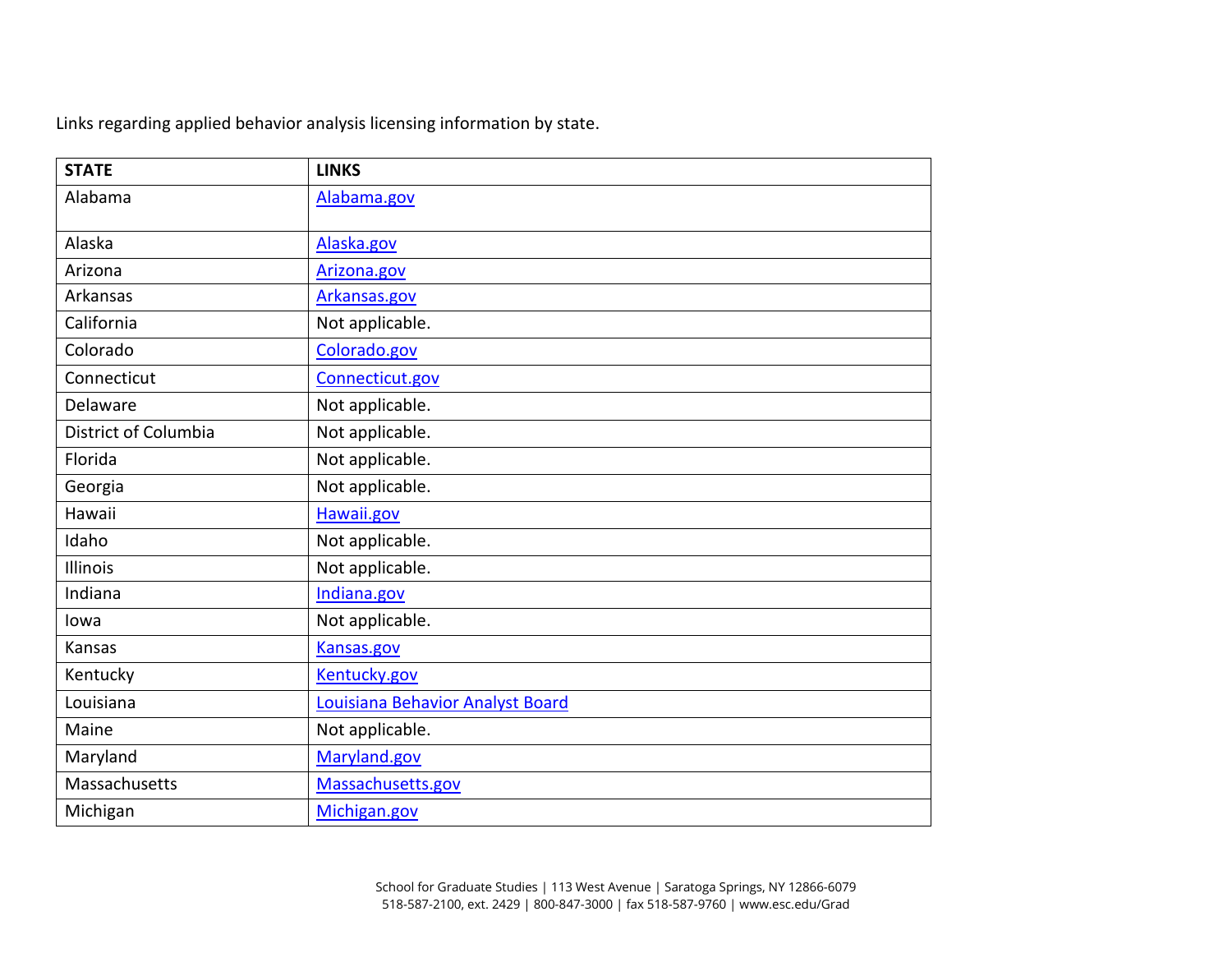| Minnesota         | Not applicable.                          |
|-------------------|------------------------------------------|
| Mississippi       | Mississippi.gov                          |
| Missouri          | Missouri.gov                             |
| Montana           | <b>Montana Board of Psychologists</b>    |
| Nebraska          | Not applicable.                          |
| Nevada            | Nevada.gov                               |
| New Hampshire     | Not applicable.                          |
| New Jersey        | New Jersey.gov                           |
| <b>New Mexico</b> | Not applicable.                          |
| <b>New York</b>   | NYSED.gov                                |
| North Carolina    | North Carolina.gov                       |
| North Dakota      | North Dakota.gov                         |
| Ohio              | <b>Ohio Board of Psychology</b>          |
| Oklahoma          | Oklahoma Licensed Behavior Analyst Board |
| Oregon            | Oregon.gov                               |
| Pennsylvania      | Pennsylvania.gov                         |
| Rhode Island      | Rhode Island.gov                         |
| South Carolina    | Not applicable.                          |
| South Dakota      | South Dakota.gov                         |
| Tennessee         | Tennessee.gov                            |
| <b>Texas</b>      | Texas.gov                                |
| Utah              | Utah.gov                                 |
| Vermont           | Vermont.gov                              |
| Virginia          | <b>Virginia Board of Medicine</b>        |
| Washington        | <b>Washington State.gov</b>              |
| West Virginia     | Not applicable.                          |